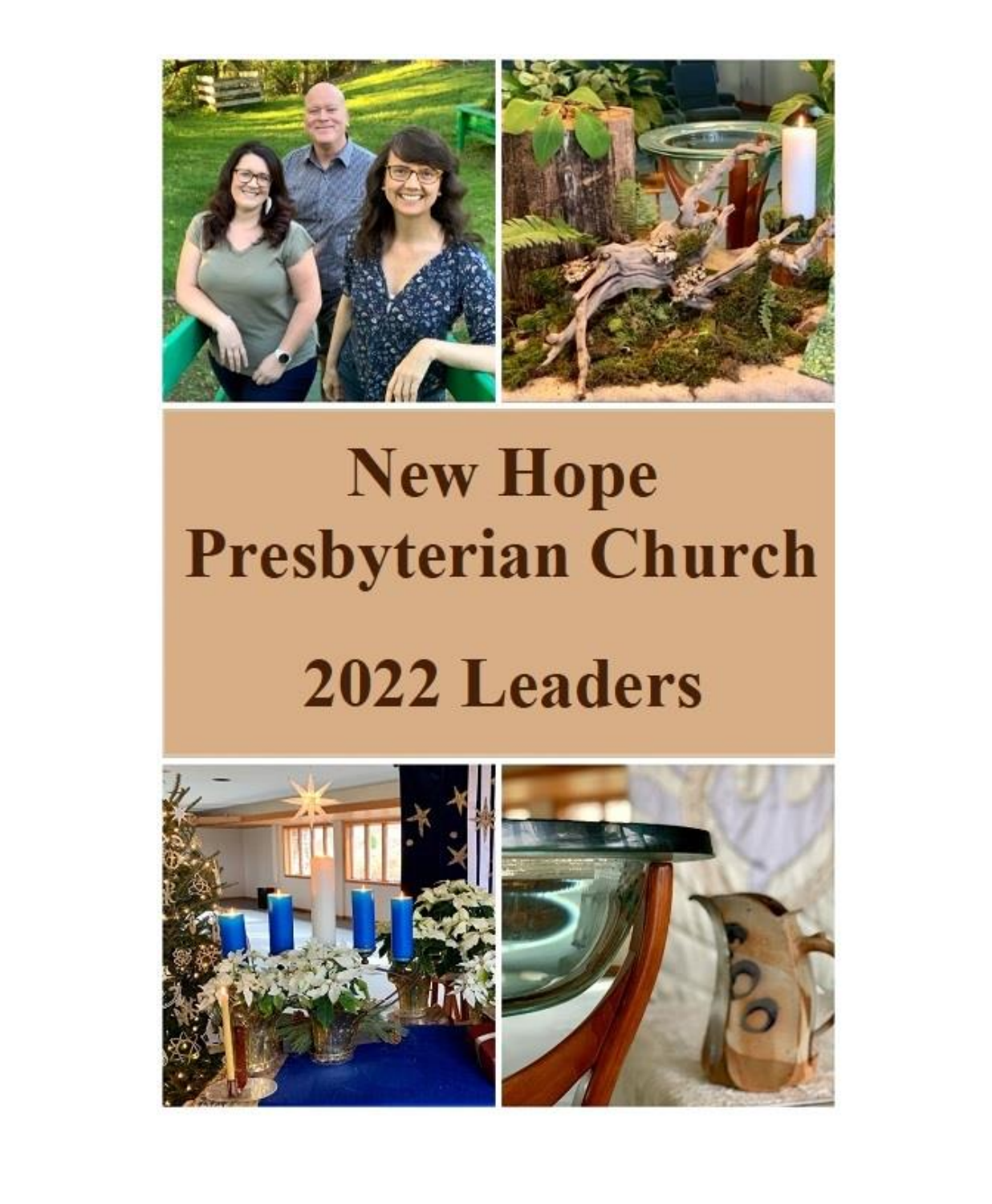# Session Elders/Committee Leaders

#### Mike Garrett (Class of 2022), Treasurer, Finance & Administration



Mike spent his early childhood living near the Indiana Dunes National Park and grew up in a Christian home. He moved to Michigan and attended Wayne State University, where he met and married Susan, his spouse of 42 years. They moved to Asheville five years ago to be near their two daughters and three grandchildren. Mike spent his career working in the healthcare organization development field. He enjoys volunteering, sailing, hiking, and playing with the grandkids. Mike loves the Lord and

enjoys serving Him. Contact Mike at michaelspgarrett@gmail.com or (802) 999-5263.

#### Virginia Hebert (Class of 2024), Faith Formation



The daughter of an army officer and a K-6 teacher, Virginia is originally from "nowhere in particular" but has called North Carolina home off-and-on since 1997. A graduate of North Carolina State University and the University of the District of Columbia School of Law, she has dedicated her professional life to public service, most recently as an assistant public defender for Buncombe County. Thrilled to have landed in Asheville, she enjoys exploring the hiking trails of Western North

Carolina as well as reading and hanging out with Raleigh, her mischievous chocolate lab. Finding an immediate home at New Hope, Virginia is excited to share with its members her passion for dismantling oppression. Contact Virginia at vlhebert@gmail.com or (919) 264-4407.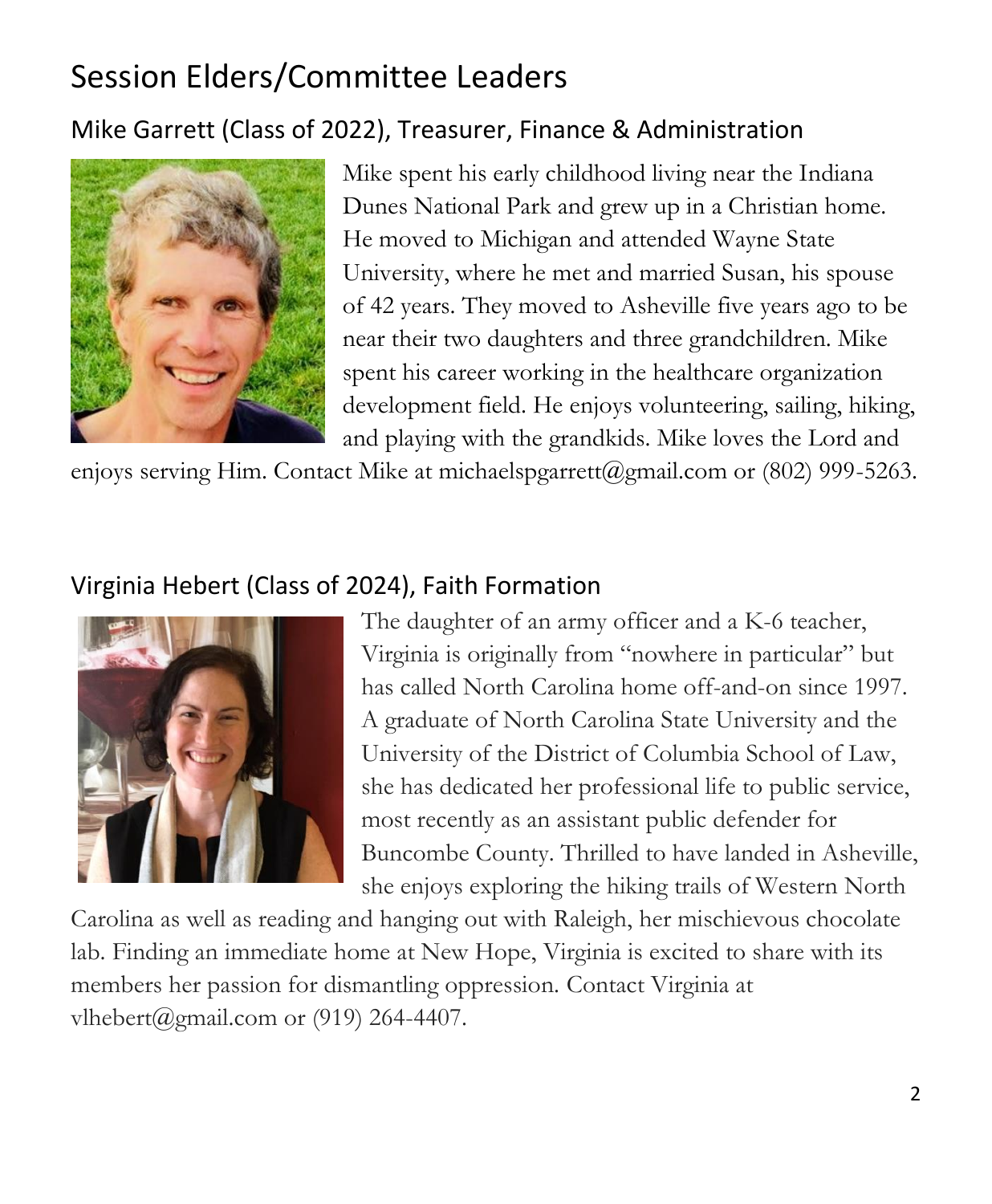### Margaret Marsh (Class of 2023), Congregational Life



Having grown up in Charlotte as the daughter of a Presbyterian minister, Margaret is a lifelong Presbyterian. Before moving to Asheville in 2017 with her cats Brother and Sadie to be near her son, she lived for many years in Decatur, Alabama. While there, she worked for years as the administrator for low income housing for the elderly, something she always felt was a ministry. In her church, she served as an elder, taught

Sunday school, was actively involved in Presbyterian Women, and served on the Presbytery's Committee on Ministry. Outside of church, she worked with the library's Friends of the Library as a board member and was actively involved in the Rotary Club. She enjoys traveling, playing bridge, reading, and being near her family. In addition to her son in Asheville, she has a son in St. Petersburg, FL. She is so glad to have found New Hope and looks forward to serving on the Session. Contact Margaret at margaretmarsh@bellsouth.net or (256) 565-8075.

#### Susan Maveety (Class of 2024), Outreach



Susan and her husband have been members of New Hope since 1987. She graduated with a degree in business and economics, but many years later attended UNCA for her teaching certification. After a career as a high school math teacher, Susan now serves as Co-Moderator of the PW Microloan Task Force. Before Covid, she volunteered at the Habitat for Humanity ReStore and the Swannanoa Correctional Center for Women. Now she

spends her free time helping her grandson with virtual learning. She cannot wait to get back to her volunteer routine and visiting our sister church in Guatemala. Susan is married to Jay and they have two married adult children and two grandsons. Contact Susan at susan.maveety@gmail.com or (828) 768-5475.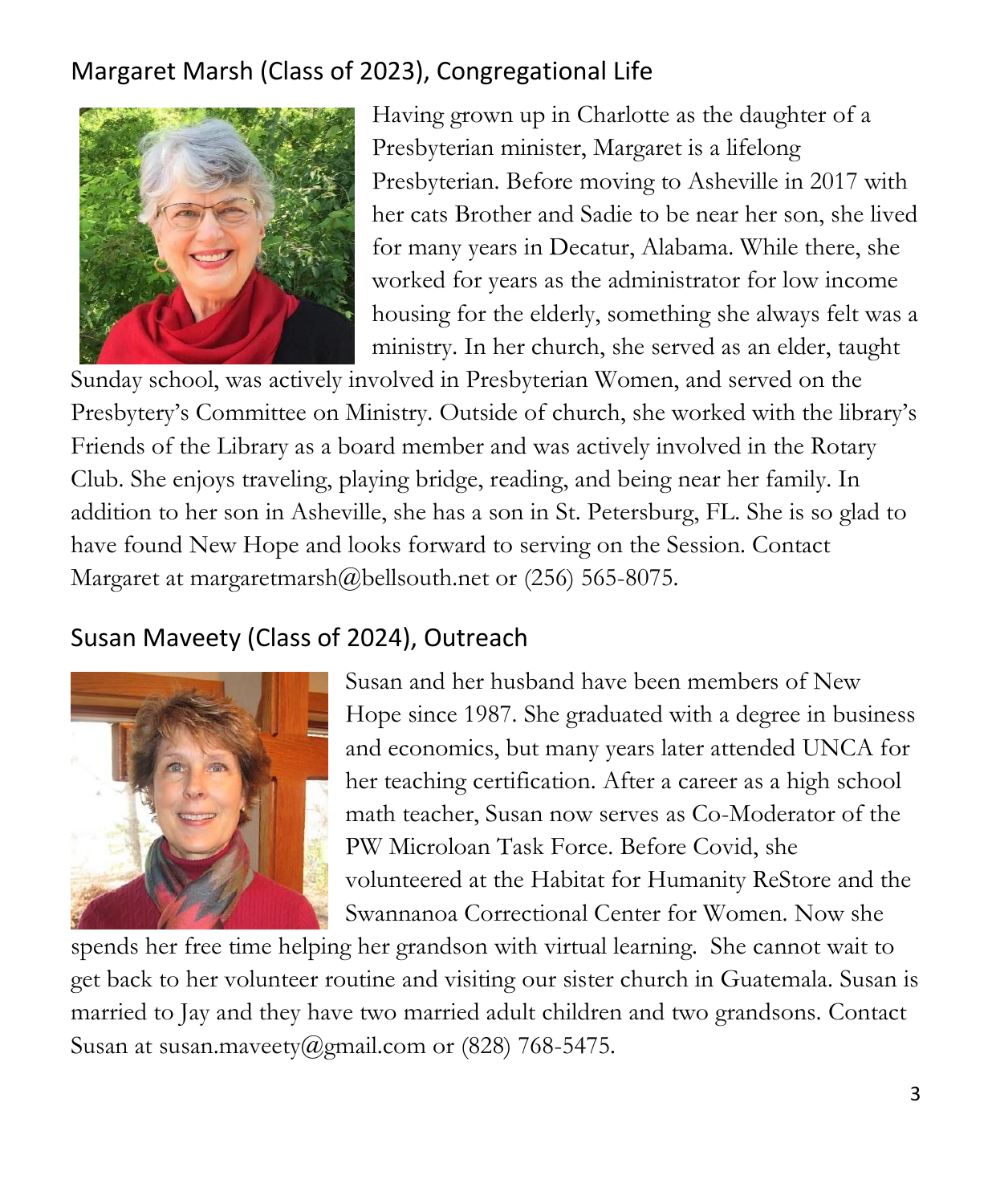#### Andy Morse (Class of 2023), Worship



Andy grew up in New Jersey, attending various churches and youth groups. He went to college in New London, CT, where he majored in German and was active in music programs, jazz ensembles, etc. His German studies lead him to the master's program at Indiana University in Bloomington where he met Elaine. They both spent time in Germany on exchange fellowships. After receiving their degrees, they moved to Atlanta where they followed career

paths in Information Systems in the retail, finance, distribution and health care industries over 40 years. They both retired and moved to Asheville to enjoy the cooler climate and slower pace of life. He became active in church again in the late 80s in Atlanta at a "liberal" Baptist church in East Lake, then a PC USA church near their home in Tucker GA where he was on session twice, and a United Church of Christ church close to them in the Emory Area, where he was a deacon. He always sang in the choirs. In addition to ensemble singing (when it's possible) he enjoys hiking, photography, and American Sign Language. Contact Andy at andy.morse.314@gmail.com or (678) 428-2129.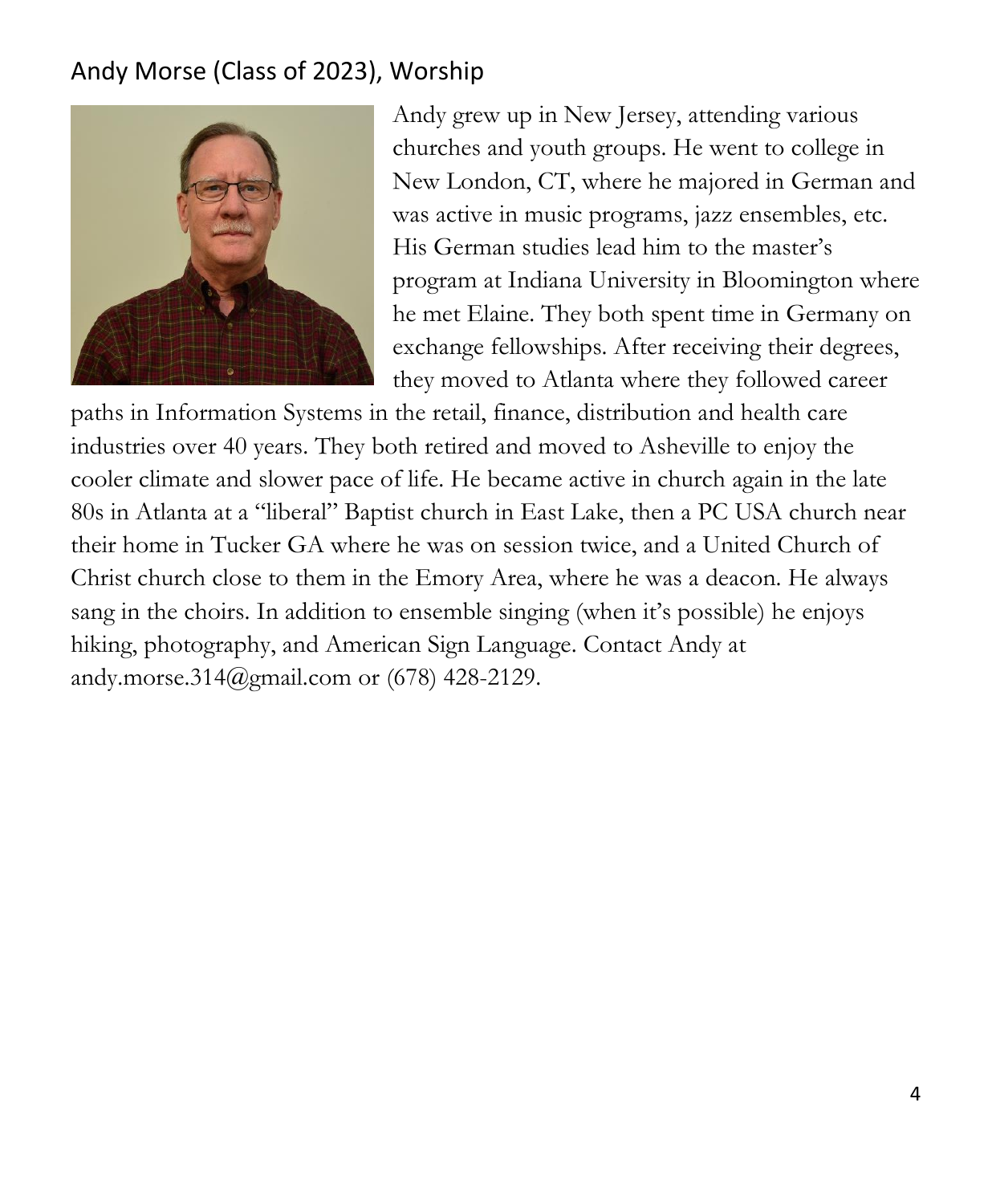#### Jean Moxley (Class of 2024), Justice & Reconciliation



Jean spent her early years in Commerce, Georgia where the Presbyterian Church was a big part of her life. In her first marriage she lived and taught in New Orleans and Okinawa where she met people who expanded her view of the world and God's love. She moved to Greensboro, NC where she was active at First Presbyterian Church. Teaching at the elementary level was her calling. After 9 years of raising two daughter alone, she

met and married Russ and added 4 step-daughters to her family. She and Russ enjoy living in Asheville and visiting 12 grandchildren in Texas and NYC. Jean spends her time hiking, doing yoga, making new friends and learning new music to share with her harp. Contact Jean at [jeanhmoxley@gmail.com](mailto:jeanhmoxley@gmail.com) or (336) 324-3111.

#### Bonnie Runkle (Class of 2023), Personnel



Bonnie moved to Asheville from Pennsylvania in 2015 after having admired the area for many years while visiting her older son who has lived her for almost 20 years. Bonnie's younger son lives outside Washington DC – a strikingly different pace to life than Ashville! Bonnie has 4 grandchildren; two in each city and enjoys spending as much time with them as possible. Bonnie has recently retired from The Kellogg Company after spending 20 years supporting time & amp; attendance

systems in manufacturing. Bonnie's faithful, loving companion is Dexter the Scottie dog. Bonnie enjoys biking, cooking, gardening, knitting, sewing, and long walks with Dexter. Bonnie loves being part of the New Hope family and singing in the choir. And this year, after retirement, will branch out to a new role of lawn mower! Contact Bonnie at bonnie.runkle@gmail.com or (717) 393-9024.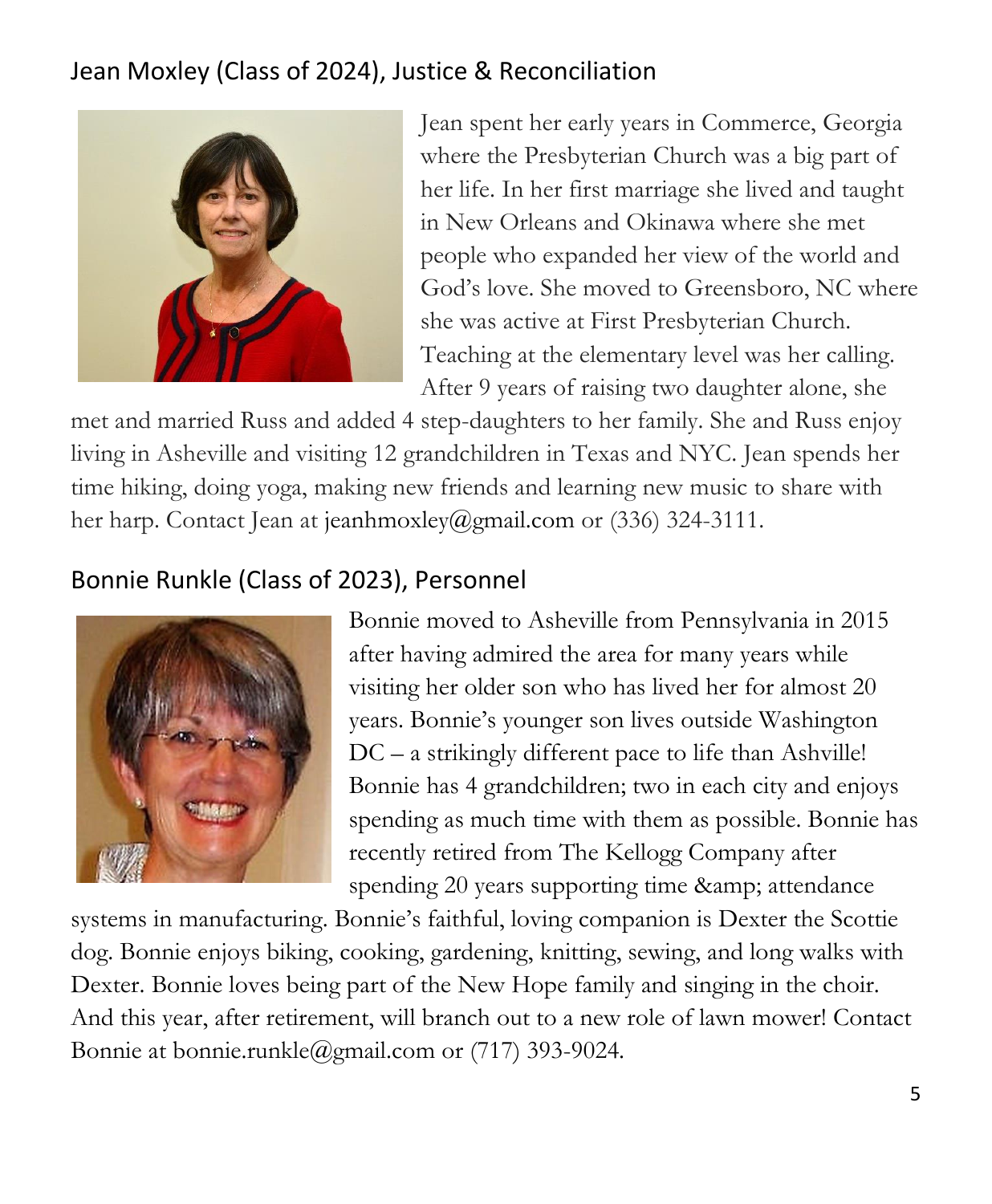#### \* Russ Moxley, Coordinator of Faith Formation



Since Russ is an ordained pastor in the United Methodist Church and cannot be elected to the Session as an elder, he is serving in the alternative role as "Coordinator" of our Faith Formation ministries, working with a team of teachers and other leaders to facilitate New Hope's educational ministries. After first serving as Associate Pastor at University Park United Methodist Church in Dallas, Texas, Russ's calling then turned to leadership development, and he was trained as a facilitator by the Center for Courage &

Renewal, founded by Parker Palmer. Until 2002, Russ was a senior fellow at the Center for Creative Leadership and then served as a part-time faculty member there until 2018. Russ and his wife, Jean, live at Givens. Contact Russ at rmoxley@moxleyandassociates.com or (336) 210-3822.

## \*Bunk Spann (Class of 2023), Building & Grounds



Bunk is a native of Greenville, South Carolina, and a lifelong Presbyterian. He has served as both a deacon and an elder in two other Presbyterian churches prior to moving to Asheville in 2013. A graduate of St. Andrews Presbyterian College, the Presbyterian School of Christian Education, and the University of Texas at Austin, Bunk taught graduate students in the department of Human Development and Counseling at Appalachian State University. He and his wife Nancy

live at the Deerfield Episcopal Retirement Community and feel blessed to be members of the New Hope family. Bunk loves to dig in the dirt, so the Building and Grounds Committee keeps him happy. Contact Bunk at bunkspann@bellsouth.net or (828) 277-4040.

<sup>\*</sup> Not a Member of the Session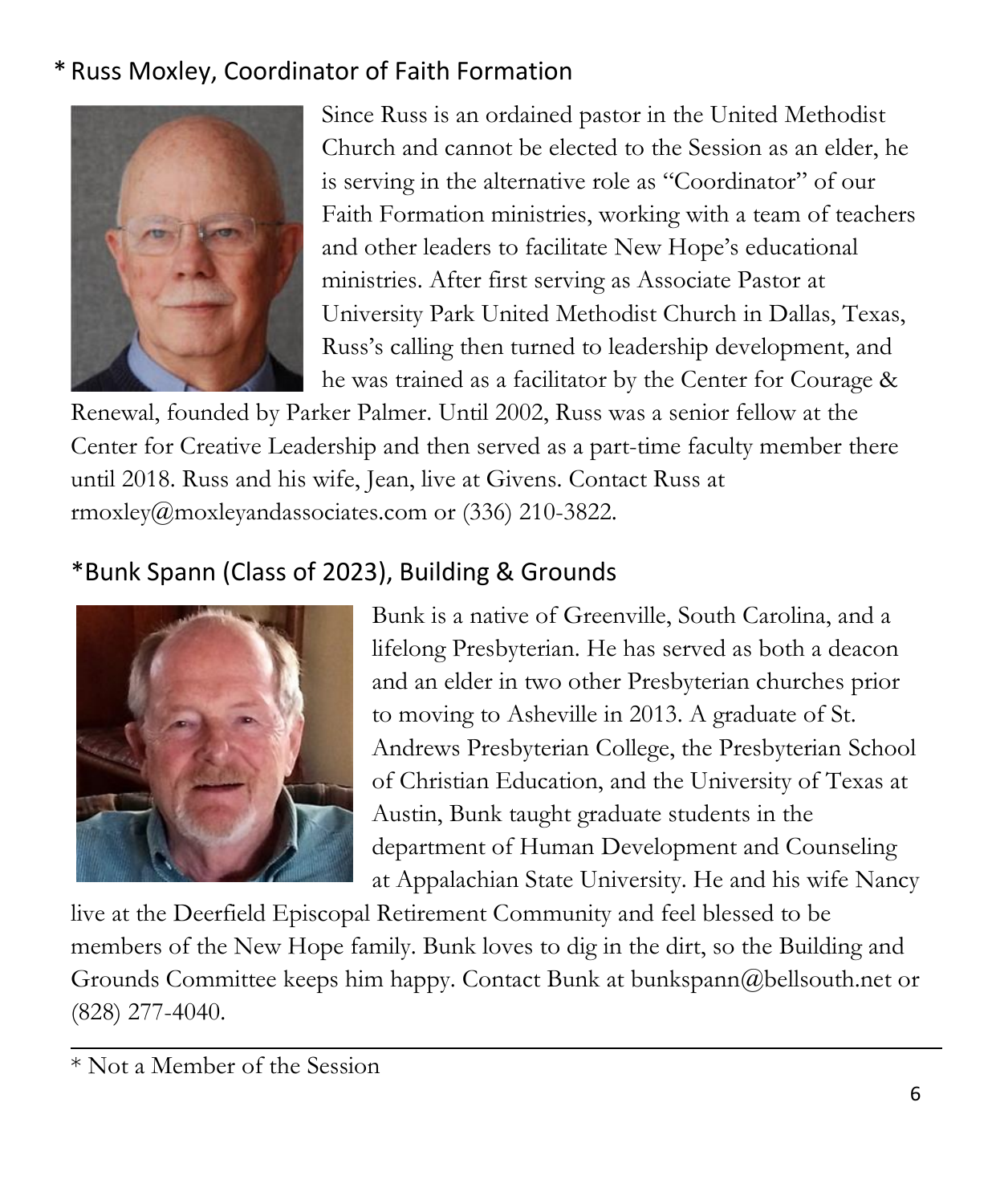# Clerk of Session

#### Nancy Spann (Class of 2022)



Nancy grew up in Statesville, North Carolina and moved to Asheville in 2013. She is a graduate of St. Andrews Presbyterian College, the University of Texas at Austin, and the University of North Carolina at Greensboro. Nancy spent her career at Appalachian State University, where she oversaw programs that helped freshmen become acclimated to college. A lifelong Presbyterian, Nancy served as a deacon and an elder at First Presbyterian Church in Boone. She is happy at New

Hope, where she continues to be inspired by the worship services, fellowship, and open-minded discussions. Contact Nancy at spannng@appstate.edu or (828) 964-1493.

## Deacons

#### Joy Lee Eppes (Class of 2023), Deacon



Joy Lee was born and raised in Charlotte, where she attended Sardis Presbyterian Church. In 1960, she married Bill, and together they have one son, Ryan, who lives in Plainville, Massachusetts. Joy Lee can best be described as a "professional volunteer," having served on the Board of Directors of the Mansfield Massachusetts Council on Aging and the United Way. She was also a member of the School Superintendent Search Committee and the Mansfield Town Manager Search Committee,

delivered Meals on Wheels, and is an advocate for parents and children. After living in New York, Massachusetts, and Maine, Joy Lee and Bill returned to North Carolina in 2006. Contact Joy Lee at oldsalt34@gmail.com or (828) 648-6674.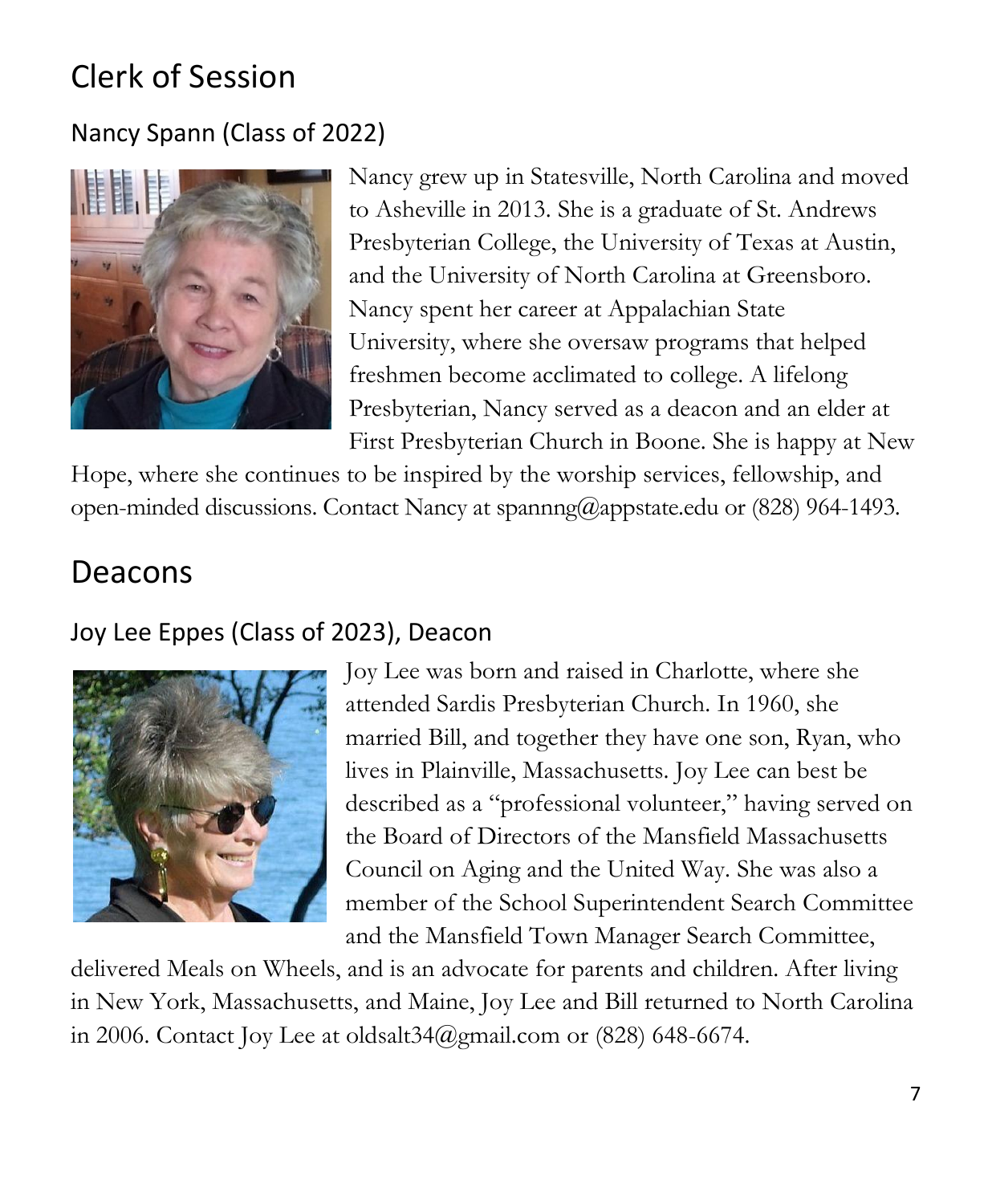#### Tom Fife (Class of 2022), Deacon



Tom and his wife Jan made New Hope their home in 2016 after moving from New York to Asheville to be near their daughter in Candler. After growing up on a dairy farm, Tom earned his BS in Agriculture Education at the University of Georgia and then served in the Peace Corps for seven years, first in Peru and then domestically as a recruiter. He later worked for Cornell University's Quality Milk Program for over 26 years and then as a school bus driver, but he never lost his love of traveling

and learning about other cultures. Tom has served the PC (USA) at both the local and Presbytery levels, and his interests include camping, hiking, and enjoying the outdoors. Contact Tom at tomwfife@gmail.com or (828) 585-2252.

#### Susan Garrett (Class of 2022), Deacon



Susan is a Motor City born and raised Michigander! She got to know Jesus at Fort St. Presbyterian as a child, where her grandparents taught in children's ministries. Susan met her husband Mike at Wayne State University, where she studied Business Administration-Management. She and Mike most recently moved to Asheville from Vermont to be near their two daughters and three grandchildren. Susan enjoys Hobie Cat sailing, playing piano, poking in flower beds, and greeting at church! Past

areas of church involvement include children's ministry, prayer, mission, hospitality, women's retreats, Bible study, cooking, and the choir! Contact Susan Garrett at sjgarrett33@gmail.com or (802) 233-1477.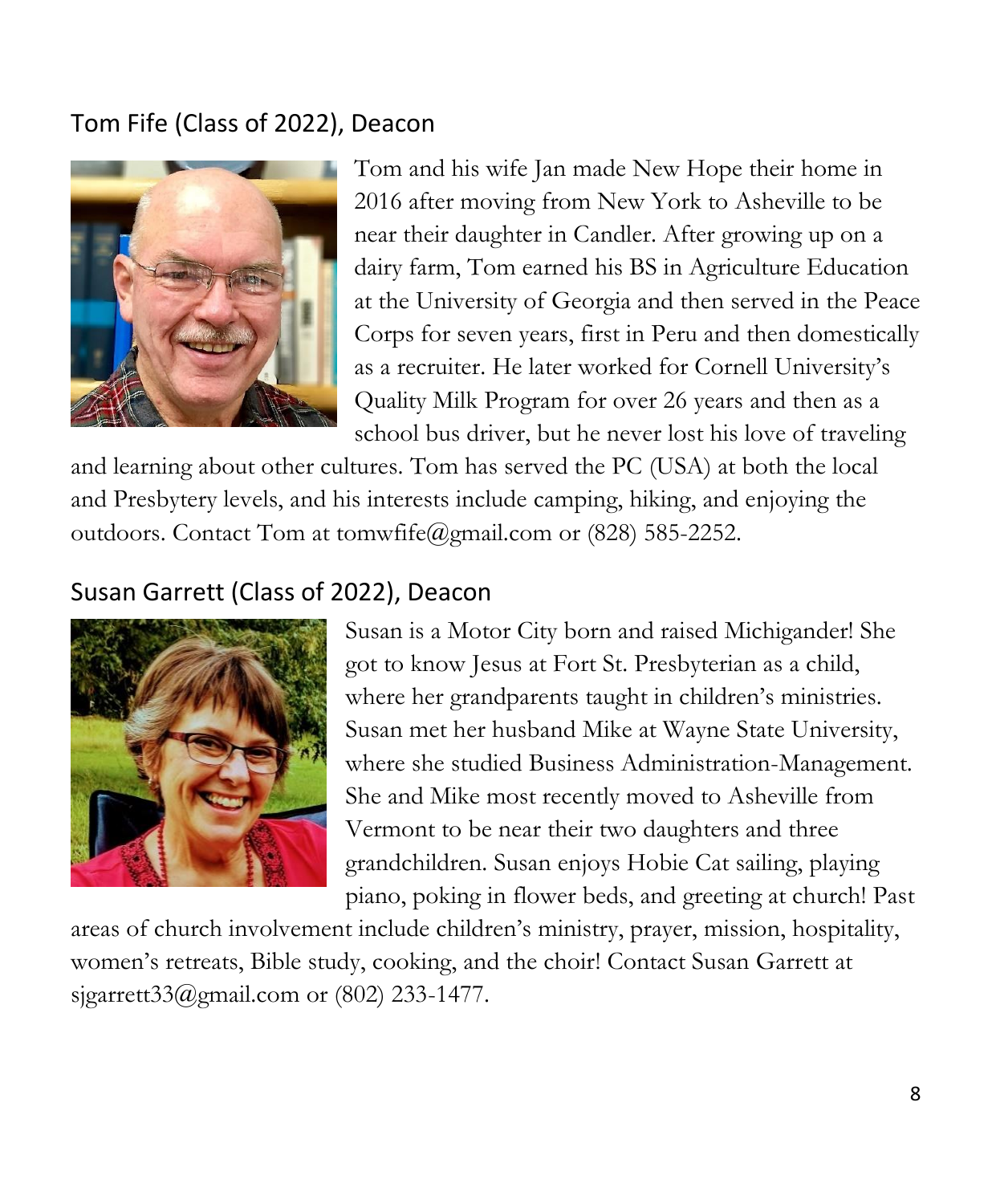#### Susan Lang (Class of 2022), Deacon



Susan was born in Bartow, Florida, and there she accepted Christ as her Savior at the age of 12 at First Presbyterian Church. For most of her professional career, she practiced occupational therapy in Florida, Maryland, and North Carolina. She also has a Masters in Public Health. Susan moved to Ravencroft Condos in Asheville last year and works part-time at Biltmore Estate. She enjoys volunteers at ABCCM, hiking,

swimming, and Bible study. Contact Susan Lang at susanlang7915@gmail.com or (239) 994-9242.

#### Elaine Morse (Class of 2023), Deacon



I grew up in southern Indiana and on the west coast of Florida. I graduated from Eckerd College in St. Petersburg and received a Master's degree at Indiana University, where I met my husband, Andy. After graduate school, we moved to Atlanta, where we spent 40 happy, busy years. Over time, as our faith journeys evolved, we were active members of Oakhurst Baptist Church, St. Andrews Presbyterian Church, and most recently Central Congregational UCC. I joyfully

retired in 2016 after a 35-year career in IT, the last 22 years at Georgia-Pacific. We relocated to Asheville in 2018 – long a favorite vacation destination for us – and we're thrilled to be permanent residents of this beautiful area! We were extremely fortunate to find and join New Hope shortly after we settled here, and we have loved building new relationships and participating in services that support the Asheville community. Contact Elaine at morse.e@comcast.net or (404) 852-5854.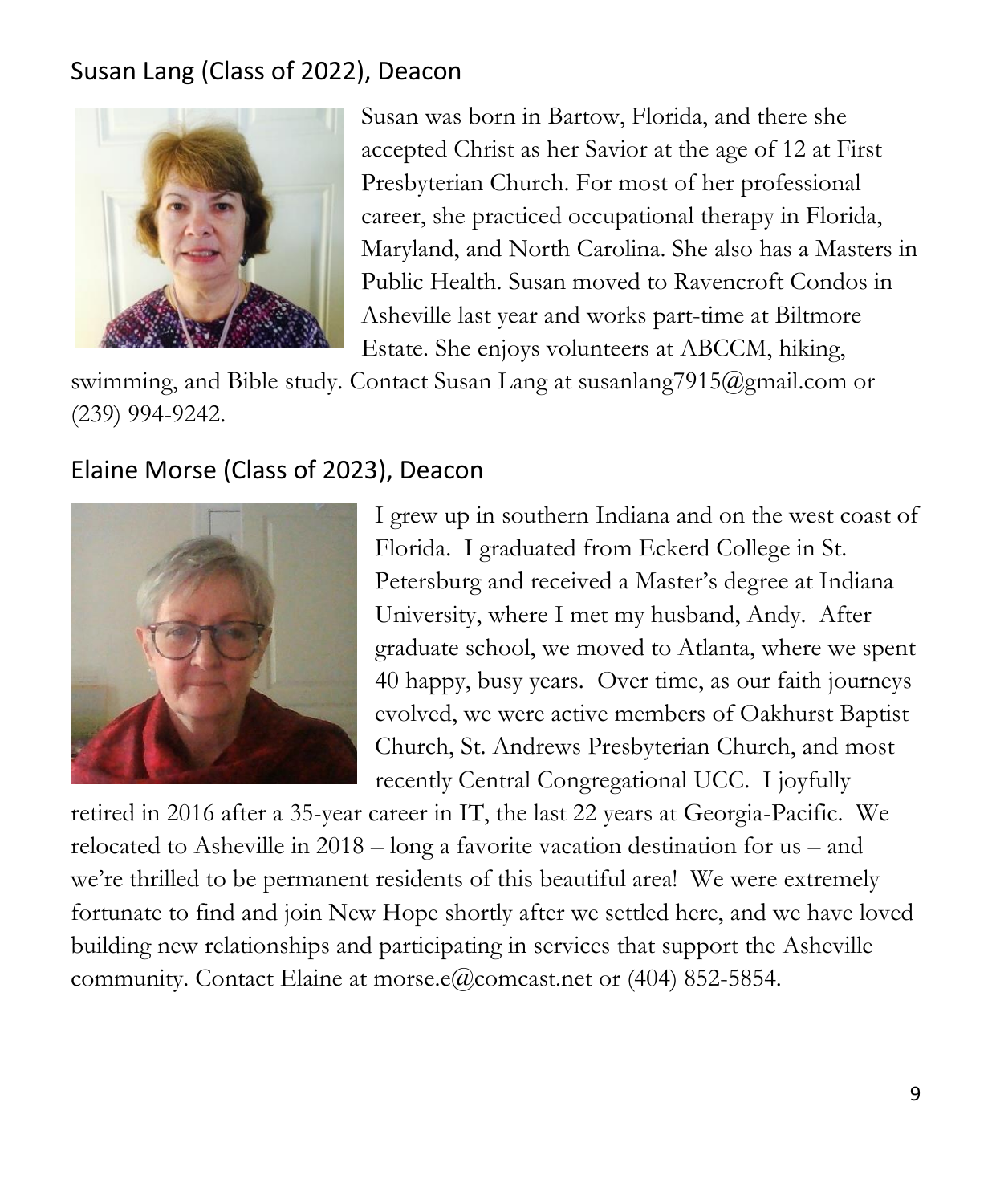#### Ann Moorefield (Class of 2024), Deacon



Ann is a lifelong Presbyterian who spent her first 8 years in Illinois; did most of her growing up in Darlington, SC; went to Wells College in Aurora, NY, and graduate school at the University of Michigan; then lived in Clinton, South Carolina, for more than 50 years. In the fall of 2019, Ann moved to Asheville from Clinton, where she had taught English and Women's Studies at Presbyterian College and raised four amazing

children in full cooperation with her beloved husband, David, a Presbyterian minister, who also taught at PC. She was active in church and community, especially in areas affecting women (Girl Scouts, League of Women Voters, feminist book club, etc.) Most recently within her church, she drew on what she had learned before David's death to edit a brochure identifying community resources available to the homebound and their caregivers. She also became active within Stephen Ministry as a Stephen Leader. Now living at Deerfield Retirement Community, Ann is excited to be exploring new activities (such as pottery) and enjoying new friendships both there and at New Hope. She is looking forward to the time post Covid when all can interact in person and without masks. Contact Ann Moorefiled at admrfld@yahoo.com or (864) 923-3560.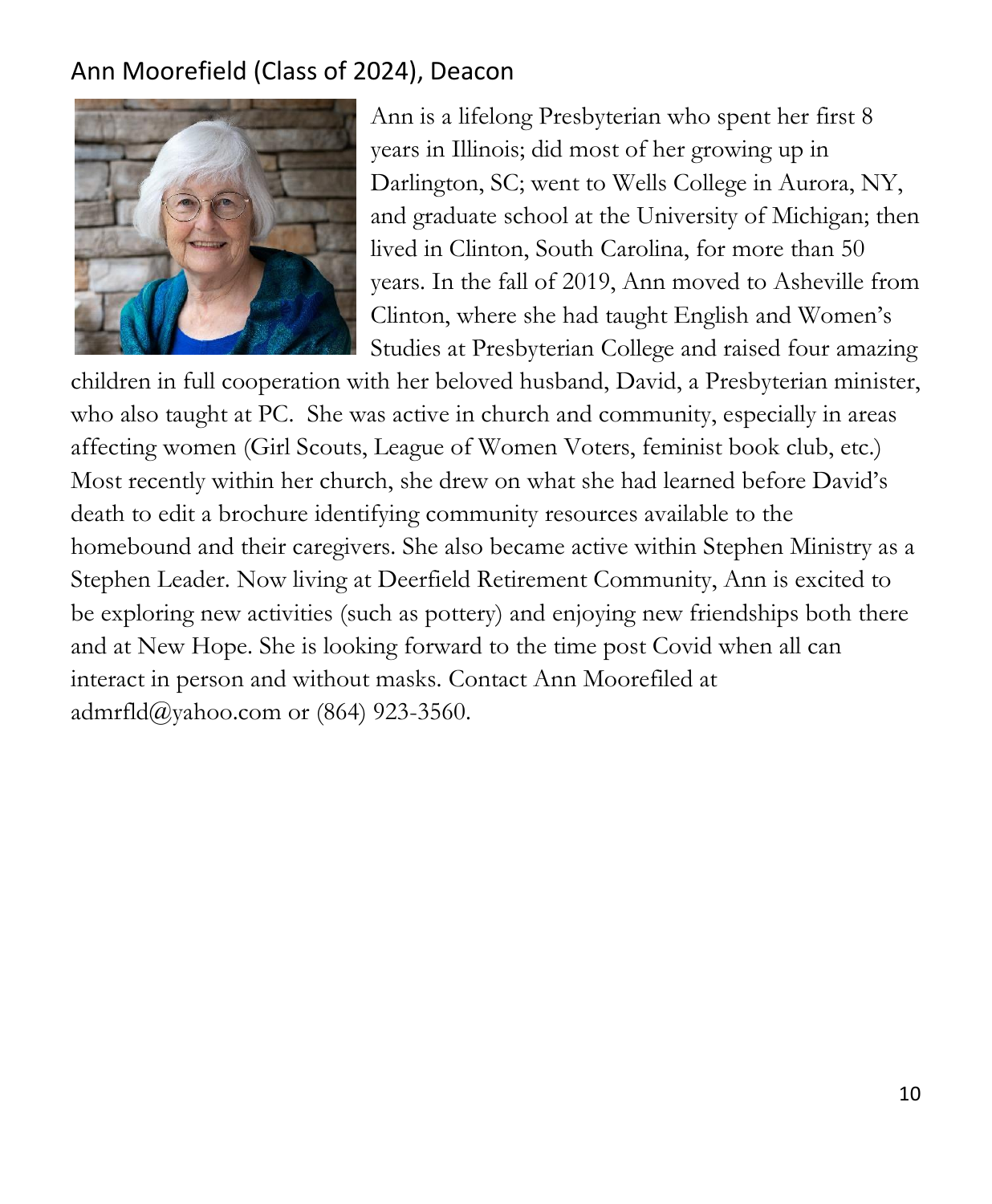## Nominating Committee

Our 2022 Nominating Committee is made up of one elder, one deacon, and one atlarge member (Bill Carpenter, below).

#### Bill Carpenter



Bill is a lifelong Presbyterian and has served the church as an Elder, Deacon and Commissioner to the General Assembly. He is currently completing a six year term on the Presbytery's Committee on Ministry. He is also the preferred push mower operator on the New Hope Building and Grounds Committee. Born and raised in Greenville, S.C., Bill graduated from UNC Charlotte and remained in the Charlotte area for 40 years before

he and Terri retired to Asheville in 2015. Bill spent most of his career working in the criminal justice system, first as a deputy sheriff and then in a variety of roles with the state probation and parole division. After retiring from state service he worked in mental health case management and in sales with outdoor retailer REI. Bill and Terri have been married for the best part of 48 years. They have one daughter, who resides in West Asheville. Bill enjoys writing, reading, movies, hiking and Terri's legendary cooking. Contact Bill at billcarpenter53@gmail.com or (704) 219-1893.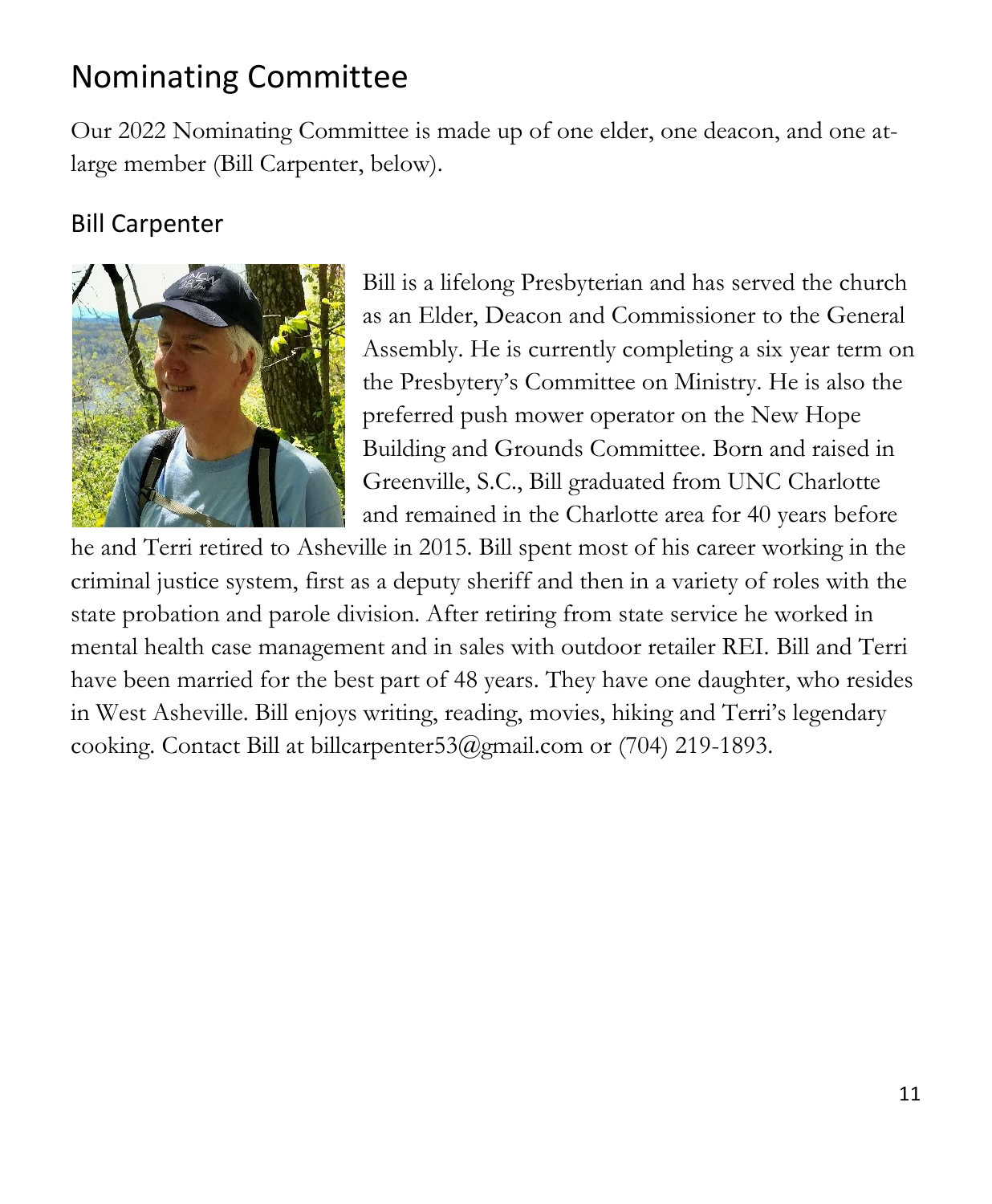# Staff

#### Kim Wells, Pastor



Kim has been the pastor of New Hope since the fall of 2016 and is so grateful to be in ministry alongside the people of this congregation. Having been raised from early childhood in the San Francisco Bay Area, Kim completed her B.A. at the University of California, Berkeley and her M.Div. at Princeton Theological Seminary. In addition to her ministry at New Hope, Kim serves on the board of the Asheville Poverty Initiative and on the discernment team for

Faith 4 Justice Asheville. Kim enjoys frequenting the shops and walking in her West Asheville neighborhood, working in her garden, making mosaics out of salvaged and foraged items, and vacations that involve tide pools and echinoderms. Contact Kim at pastornhpc@gmail.com or (828) 274-0191.

#### Erin May, "The Hub" (Church Administrator)



Erin is raising two children with her husband, Darrin, who is the air traffic manager at Asheville Regional Airport Control Tower. Before moving to Asheville, Erin and her family previously lived in Elmira, New York, where Erin worked in a similar administrative role at The Park Church, a UCC congregation. Erin said that what she enjoyed most in that position was getting to be "the hub" of all the church's administrative activities. Drop by and see Erin during

church office hours, Tuesday-Friday, 9 AM-2 PM, or contact her at officenewhope@gmail.com or (828) 274-0191.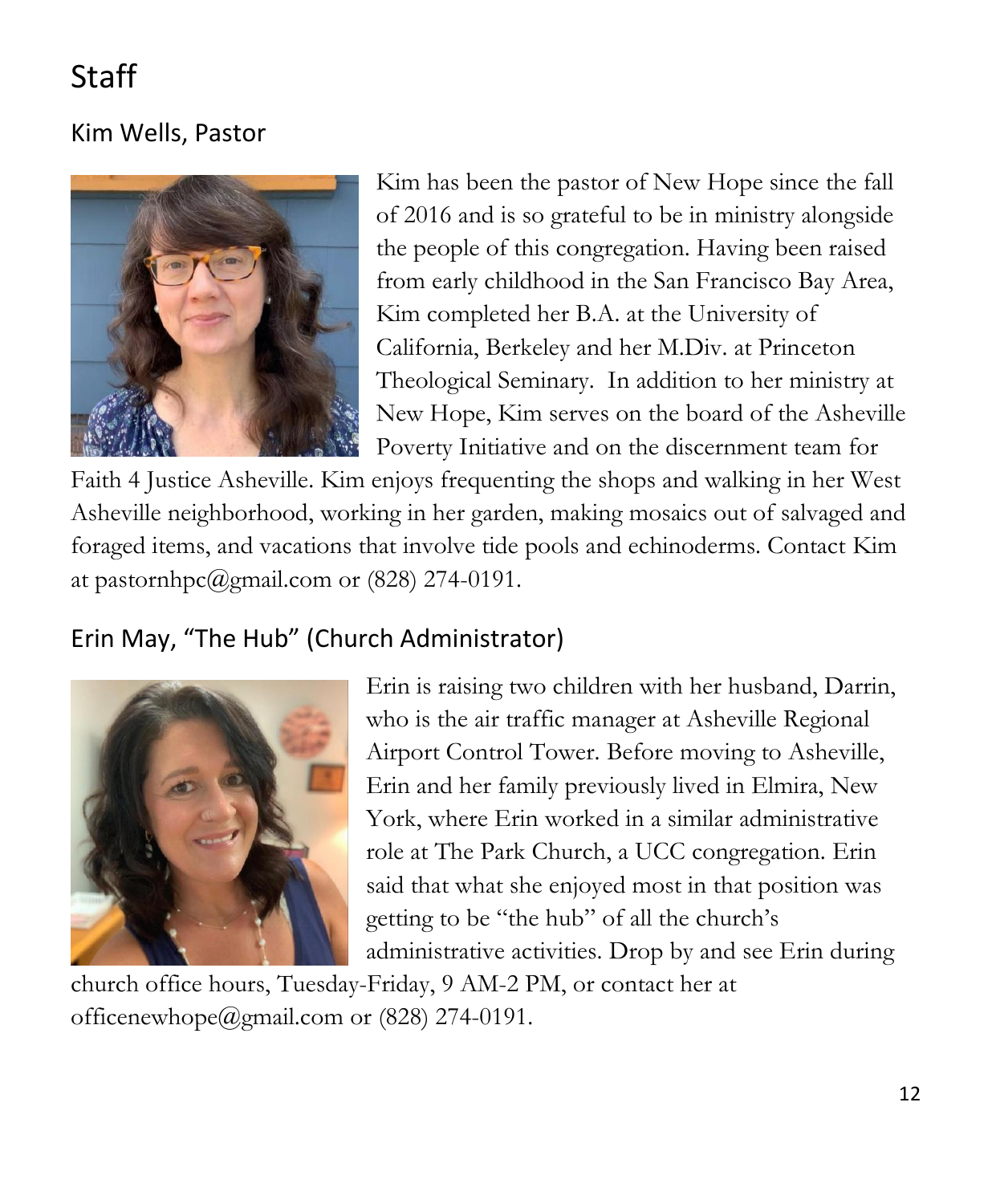#### Rob Blackwell, Director of Music Ministry



Rob Blackwell received his Bachelor of Music in Piano Performance from Ohio State University. He is currently both the pianist for Cantaria and is a Musical Director for the Asheville Community Theater, having led over a hundred musical productions in the U.S. and abroad. He has also served as a vocal coach in both Philadelphia and New York. Prior to joining the staff at New Hope, Rob served as the pianist at Jubliee Church. He would love to talk with you about joining

the choir or playing your instrument in worship! Contact Rob at rlblackwell@hotmail.com.

## Parish Associate

#### Ken Meeks, Parish Associate for Visitation



Ken is a retired PC(USA) pastor, having served several PC(USA) churches and presbyteries, culminating in his service as the General Presbyter of the Northeast Georgia Presbytery in Athens. A graduate of The Citadel, God interrupted Ken's plans for a military career and led him into ministry. He received his M.Div. at Union Theological Seminary in Virginia and his D.Min. from McCormick Theological Seminary. Ken's most recent educational experience was his completion of the

Certificate for Spiritual Formation and Faith Companioning at Spring Hill College in Mobile, Alabama. Ken and his wife Jane share two sons, Joshua and Ian, and a new grandson. In retirement, Ken plans to enjoy gardening, golf, and providing pastoral care at New Hope! Contact Ken at kenep56@gmail.com or (706) 202-8821.